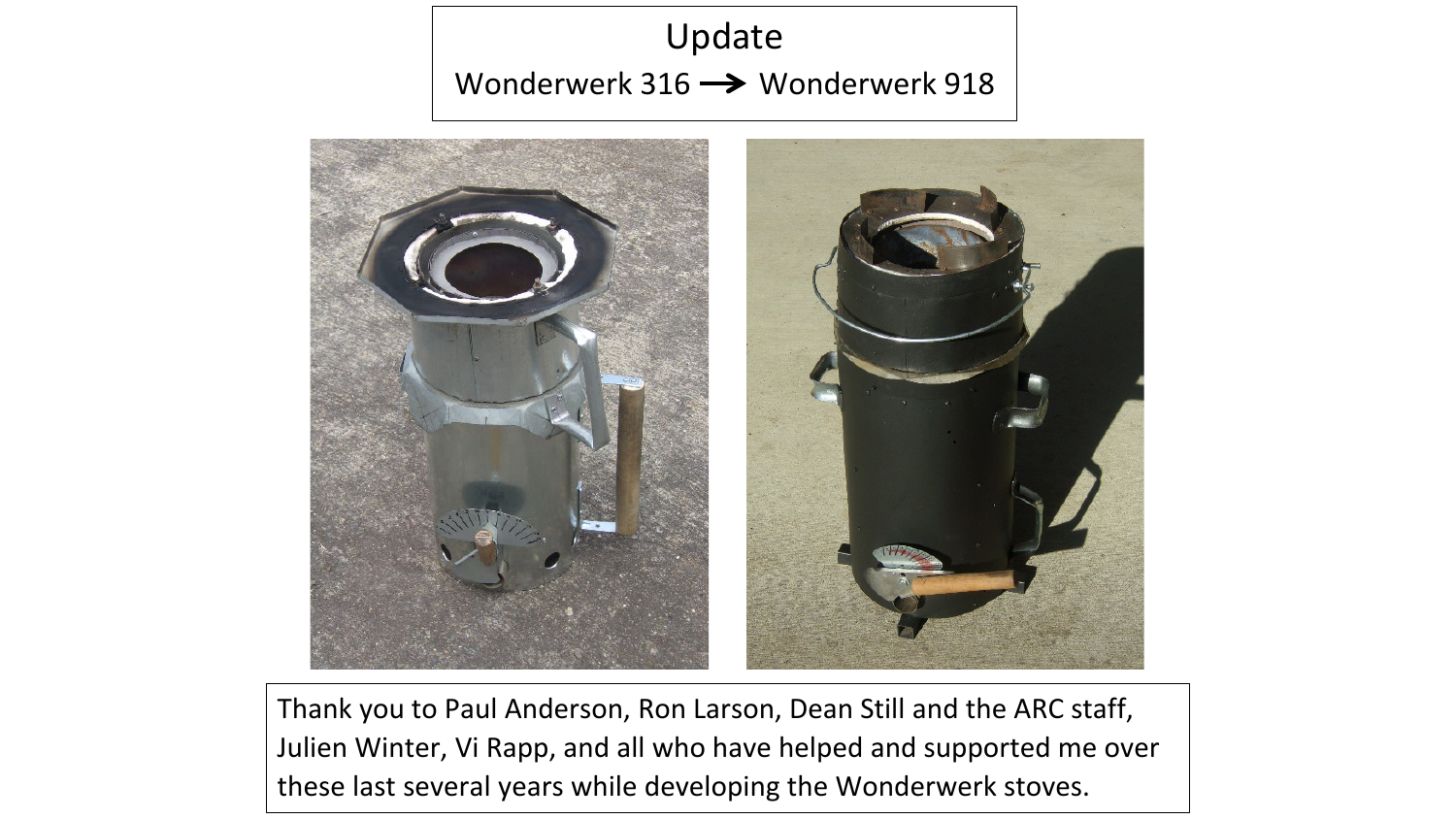The Wonderwerk 316 TLUD-ND wood stove is a tier 4 stove. At medium power levels it could burned soft wood pellets at almost 100% efficiency. It did have some problems:

- 1. It could not burn clean at very high-power levels.
- 2. It had turn-down to about ¼ power, but not with stability.
- 3. It had some delicate parts which could be easily damaged.
- 4. Some of these parts could not be easily repaired or replaced in the field.
- 5. It could not transition cleanly from hydrocarbon to charcoal flames except at high-power levels.

#### The Wonderwerk 918 addresses these problems:

- 1. It burns cleanly at full high-power.
- 2. It holds a stable ¼ power flame.
- 3. The structure is simpler and sturdier
- 4. Worn parts can easily be replaced in the field.
- 5. It can cleanly transition to coals from high to medium-low power levels, and is cleaner at low power levels.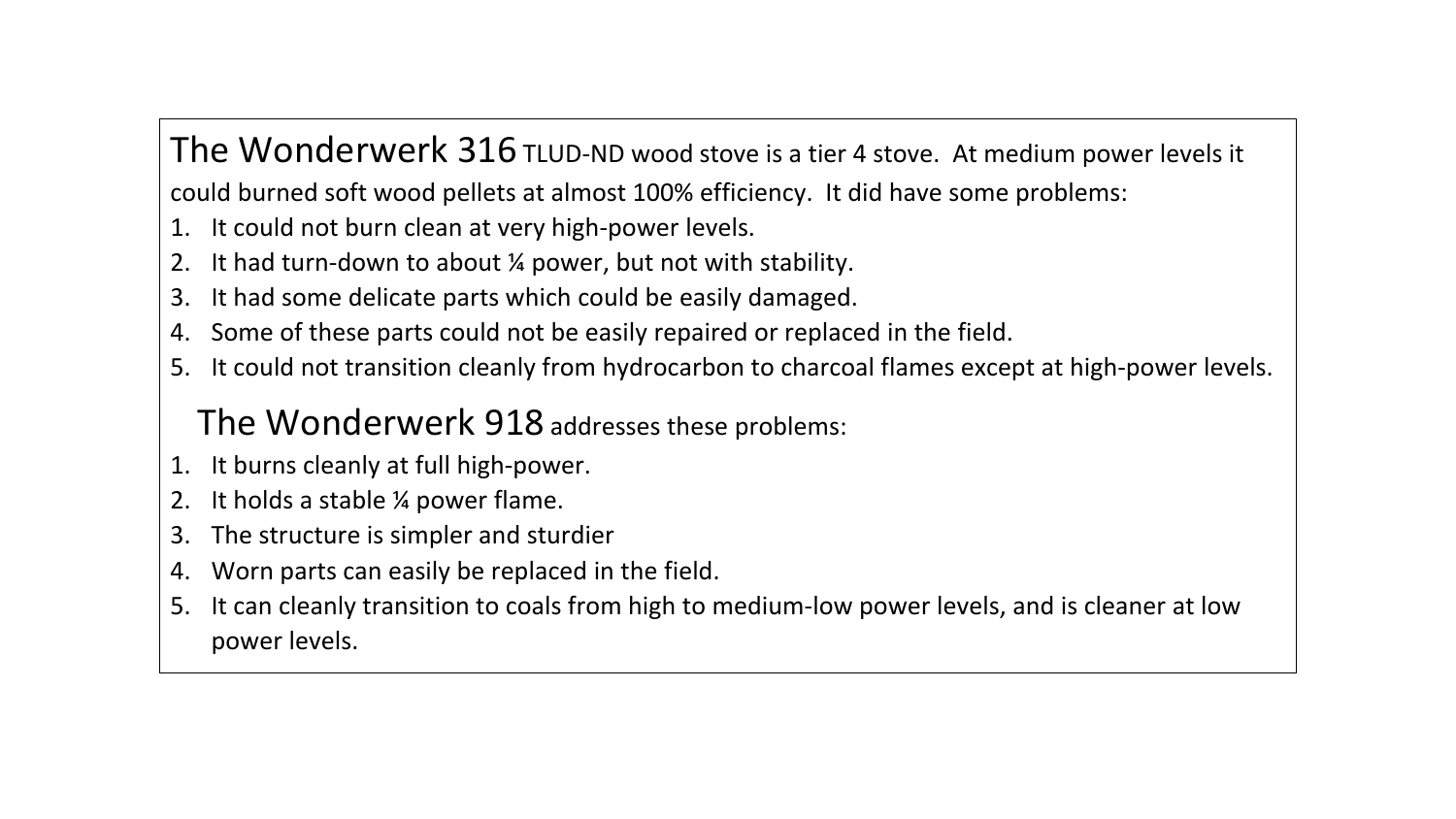## Some good things about the 316 burners that should be kept and enhanced while solving its drawbacks?

- 1. At high power levels it has large surface contact between the wood gas and secondary air and the small depth of penetration that the gasses need to penetrate into each other, leading to rapid and thorough mixing.
- 2. An enhanced pressure difference between the wood gas and secondary air, created by the buoyant force and Venturi effect, that helps mix the gasses
- 3. Low enough flow resistance that the low-power flame can function.
- 4. Multiple burners that work together for a clean burn.
- 5. Variable power levels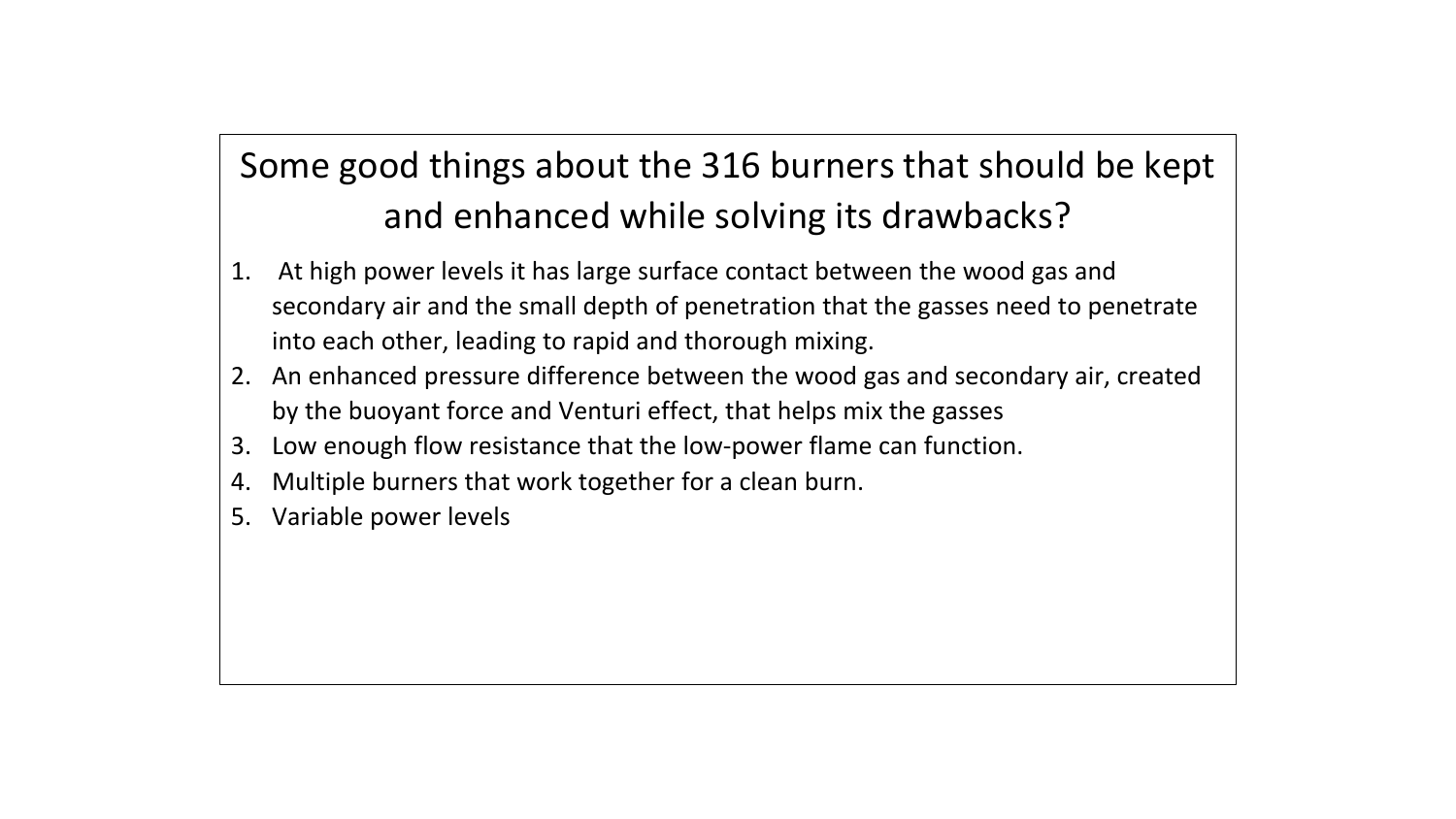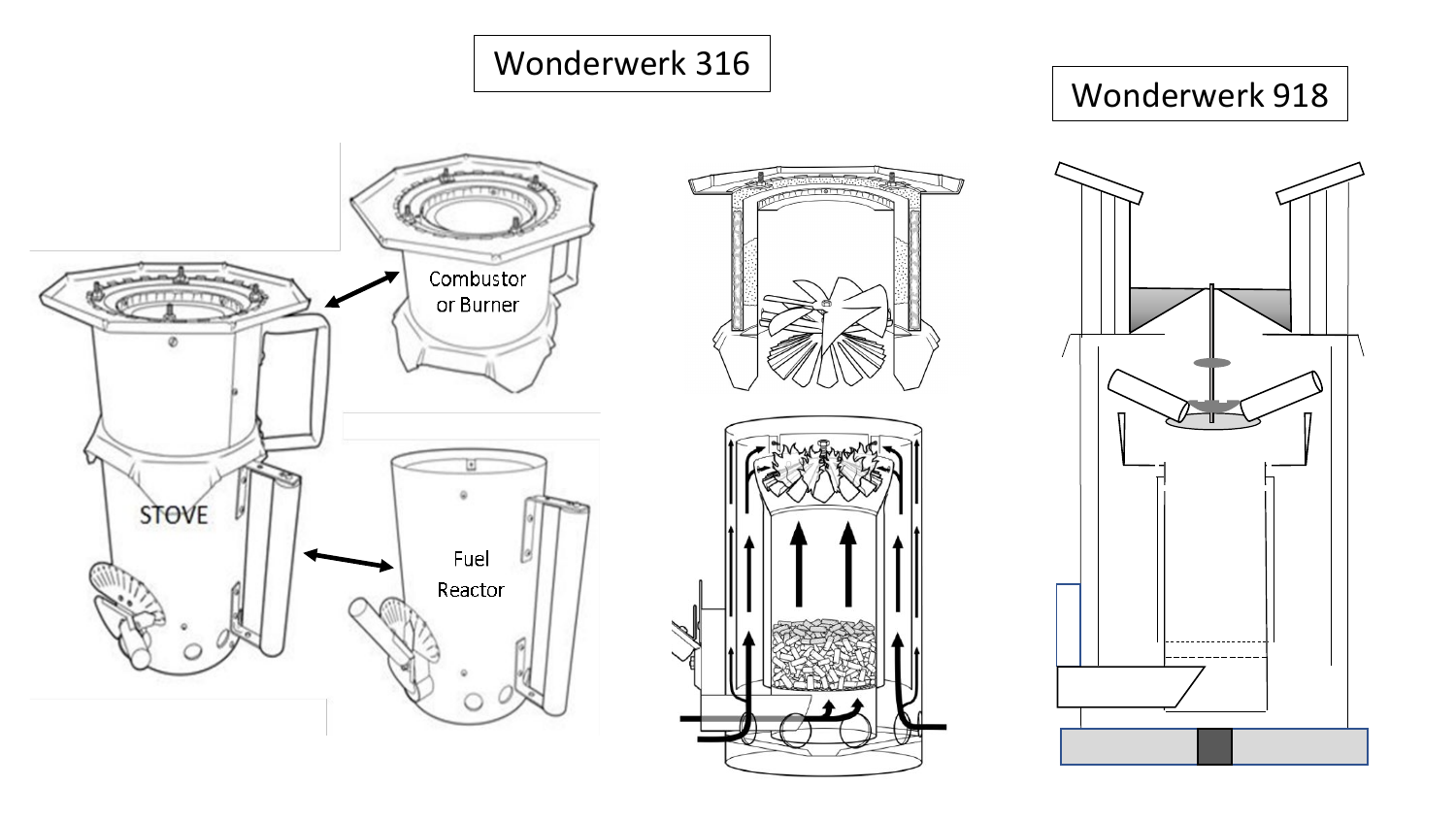Wood gas is a dirty gas containing long chain hydrocarbons, carbon particles, and ash as well as easy to burn gasses. This flow chart shows a simplification of how to cleanly burn wood gas so that only the nonflammable ash exits the stove.

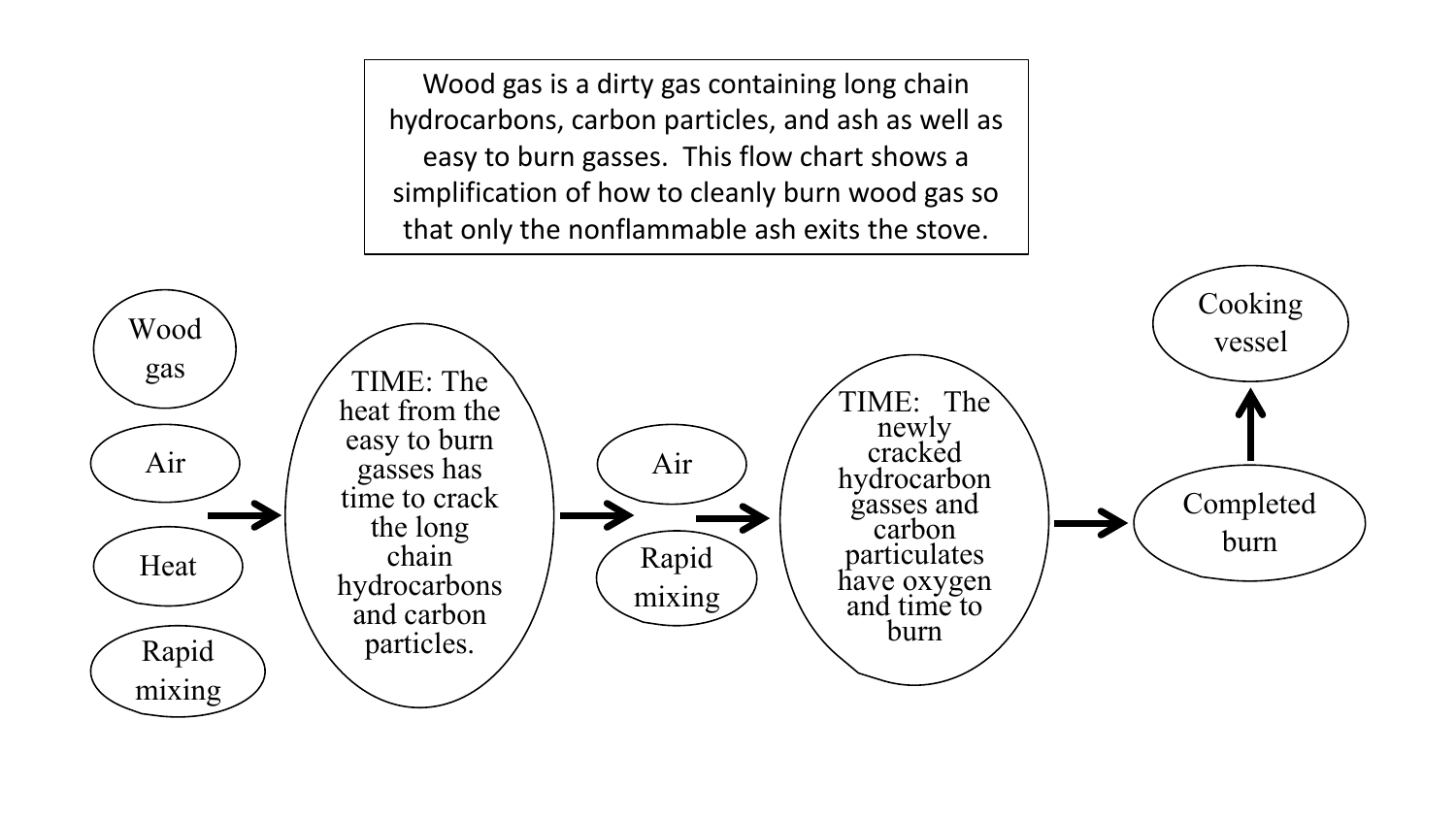### Rapid mixing, part 1: the Wonderwerk 918 uses additive burners

- 1. Multiple concentric burners are sized for each size flame.
- 2. They work together preheating and igniting wood gas for the next burner and cleaning up for the previous burner.

![](_page_5_Figure_3.jpeg)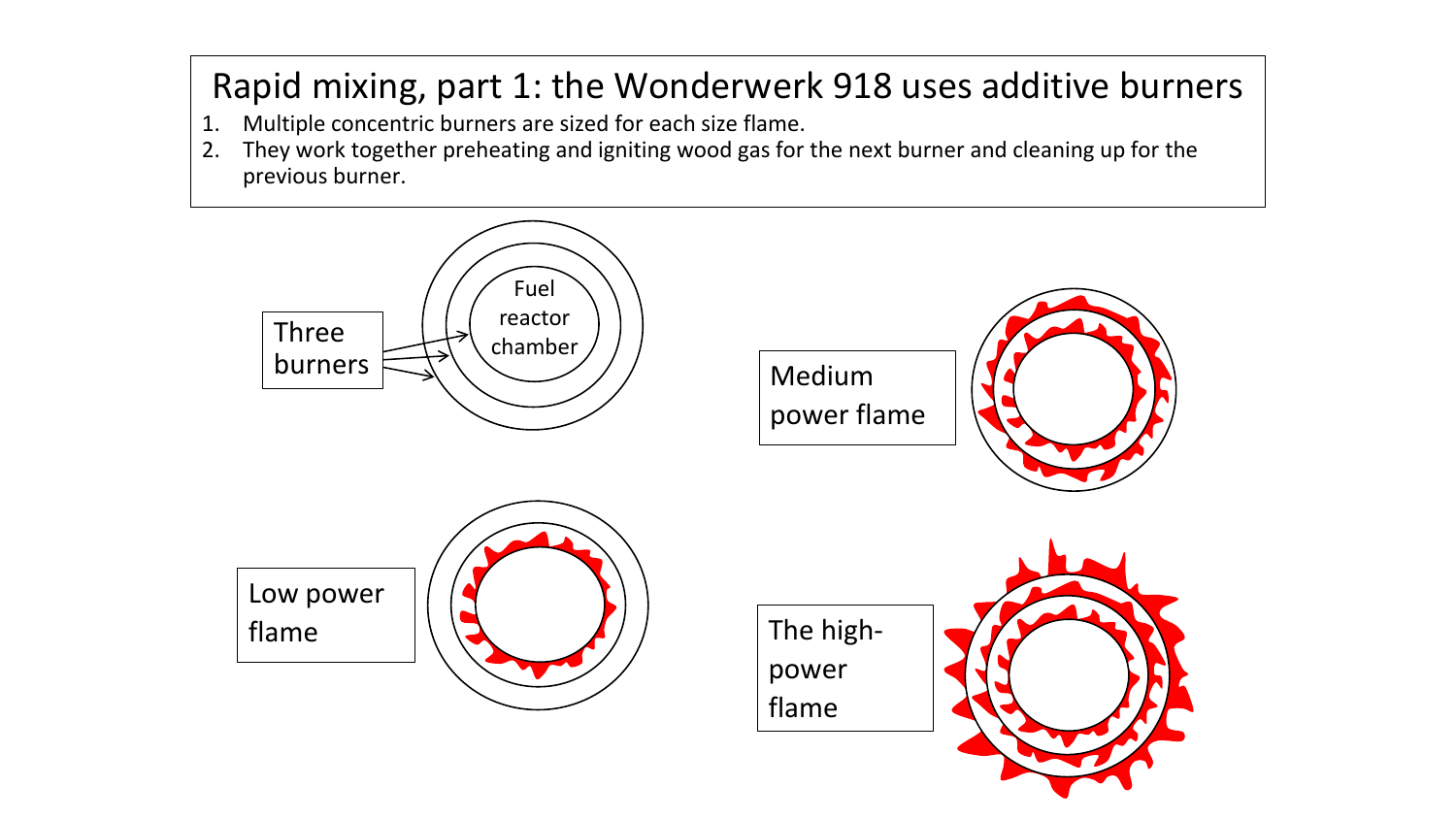![](_page_6_Figure_0.jpeg)

The large disk is the same diameter as the fuel chamber. At low-power levels it helps keep cool secondary air from falling into the fuel chamber and extinguishing the flame.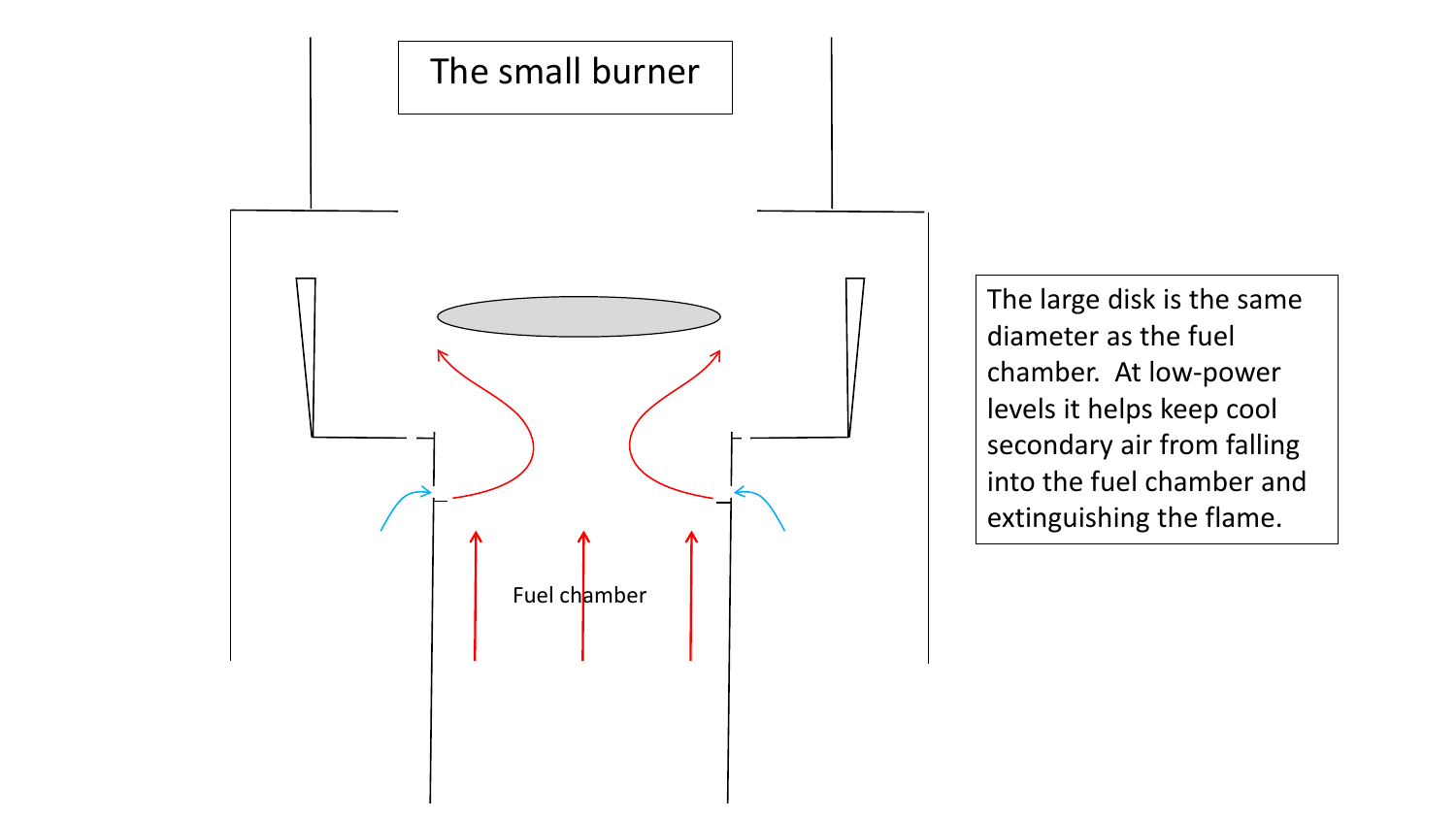![](_page_7_Figure_0.jpeg)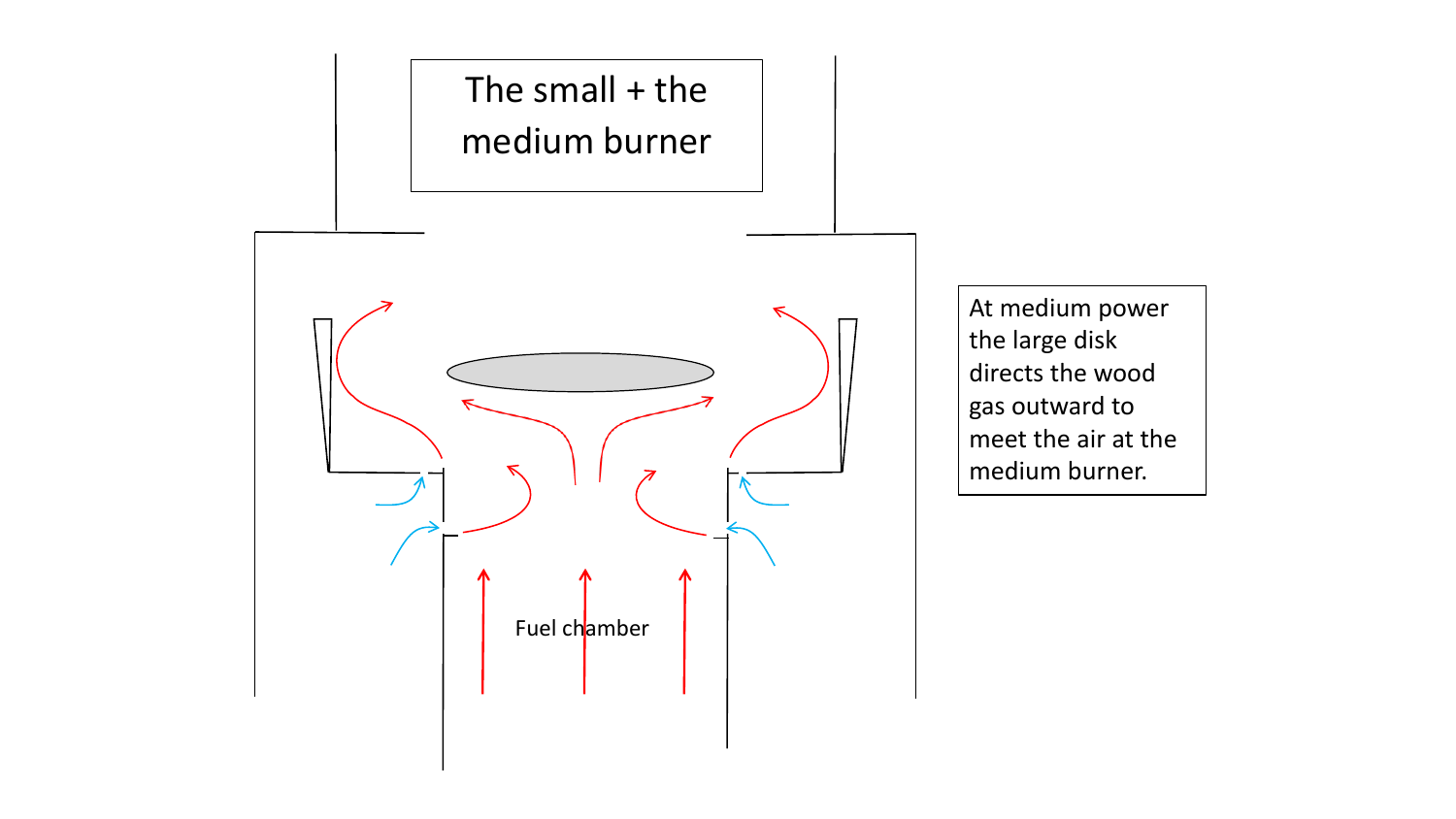## Rapid mixing part 2, Surface Contact and Penetration Depth

![](_page_8_Figure_1.jpeg)

Bringing them together gives 1 in2 contact surface and 1 in needed penetration depth

![](_page_8_Figure_3.jpeg)

Dividing the cubes in half

![](_page_8_Picture_5.jpeg)

Bringing them together gives twice the flame size and half the penetration depth needed

![](_page_8_Picture_7.jpeg)

Spreading them again gives 4 times the flame size and ¼ the needed penetration depth, resulting in a much larger and hotter flame that finishes burning much faster.

![](_page_8_Picture_9.jpeg)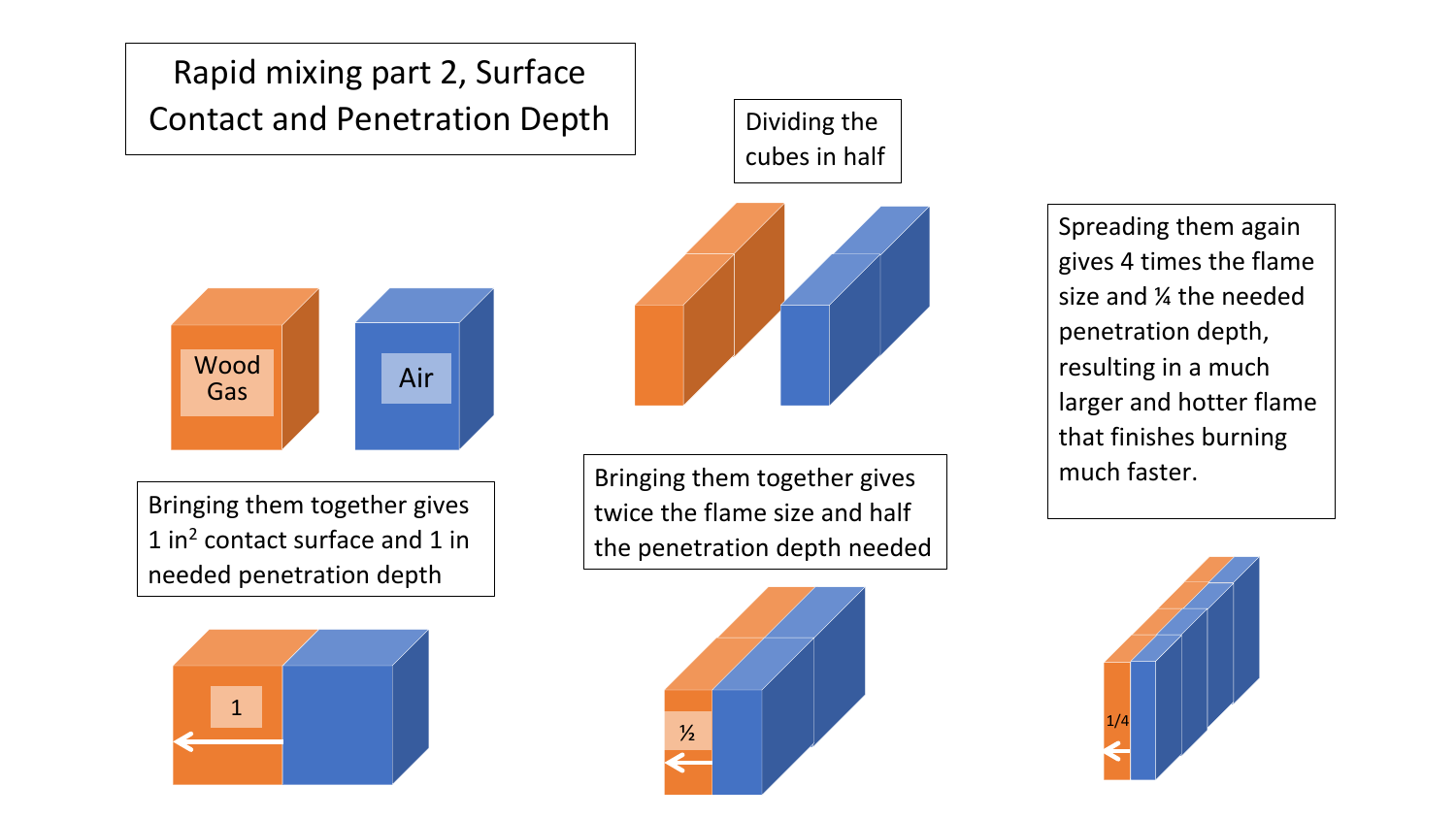![](_page_9_Figure_0.jpeg)

![](_page_9_Picture_1.jpeg)

At high power levels the large disk directs the wood gas outward to meet the large burner secondary air, helping to increase the surface contact between the wood gas and the secondary air.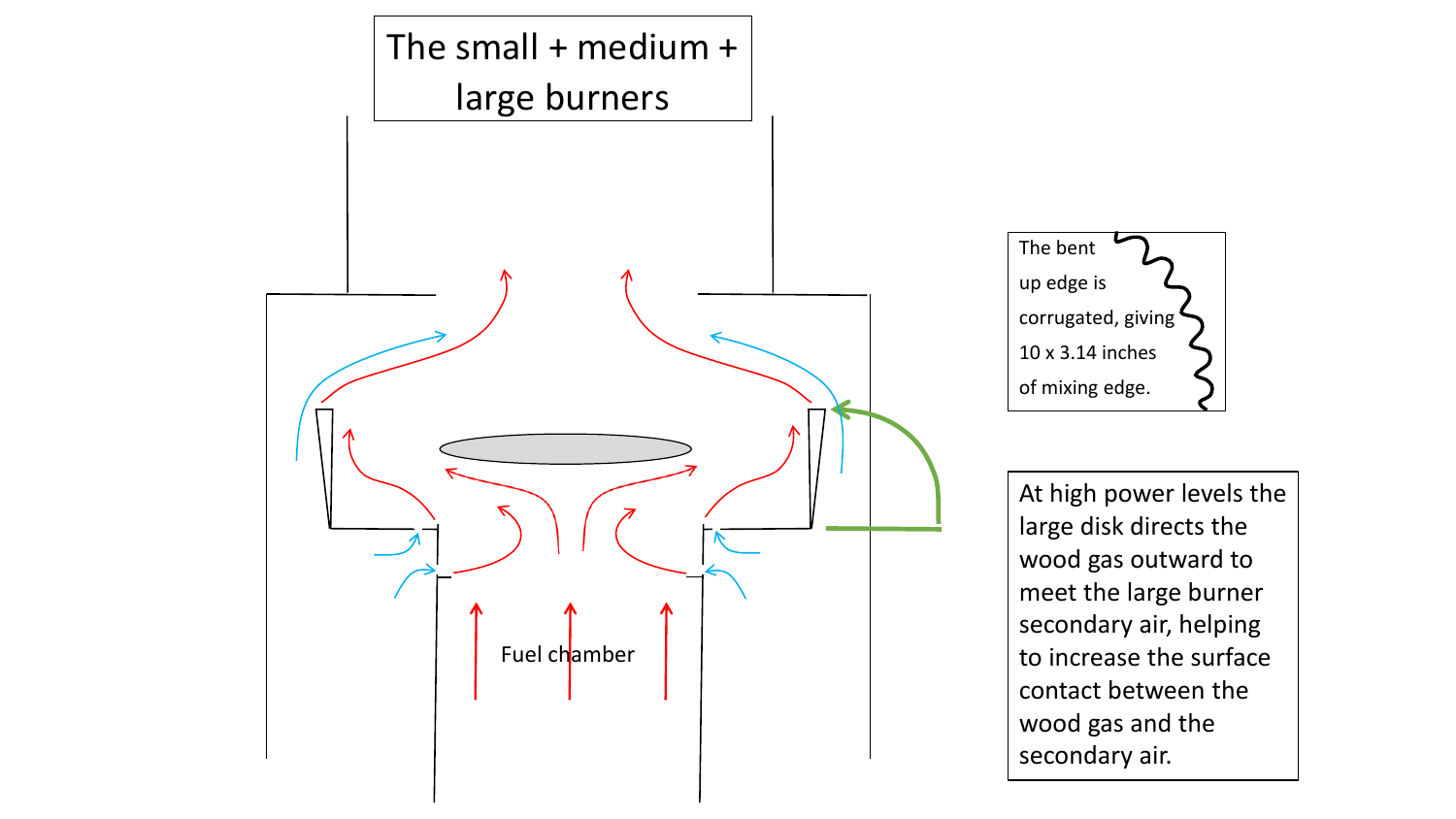# Funnel shaped large flame

A common diffusion flame will burn only at the surface where the gas meets the air.

The large plate spreads the wood gas, increasing the surface contact

Lower pressure flowing wood gas

Lower pressure area static wood gas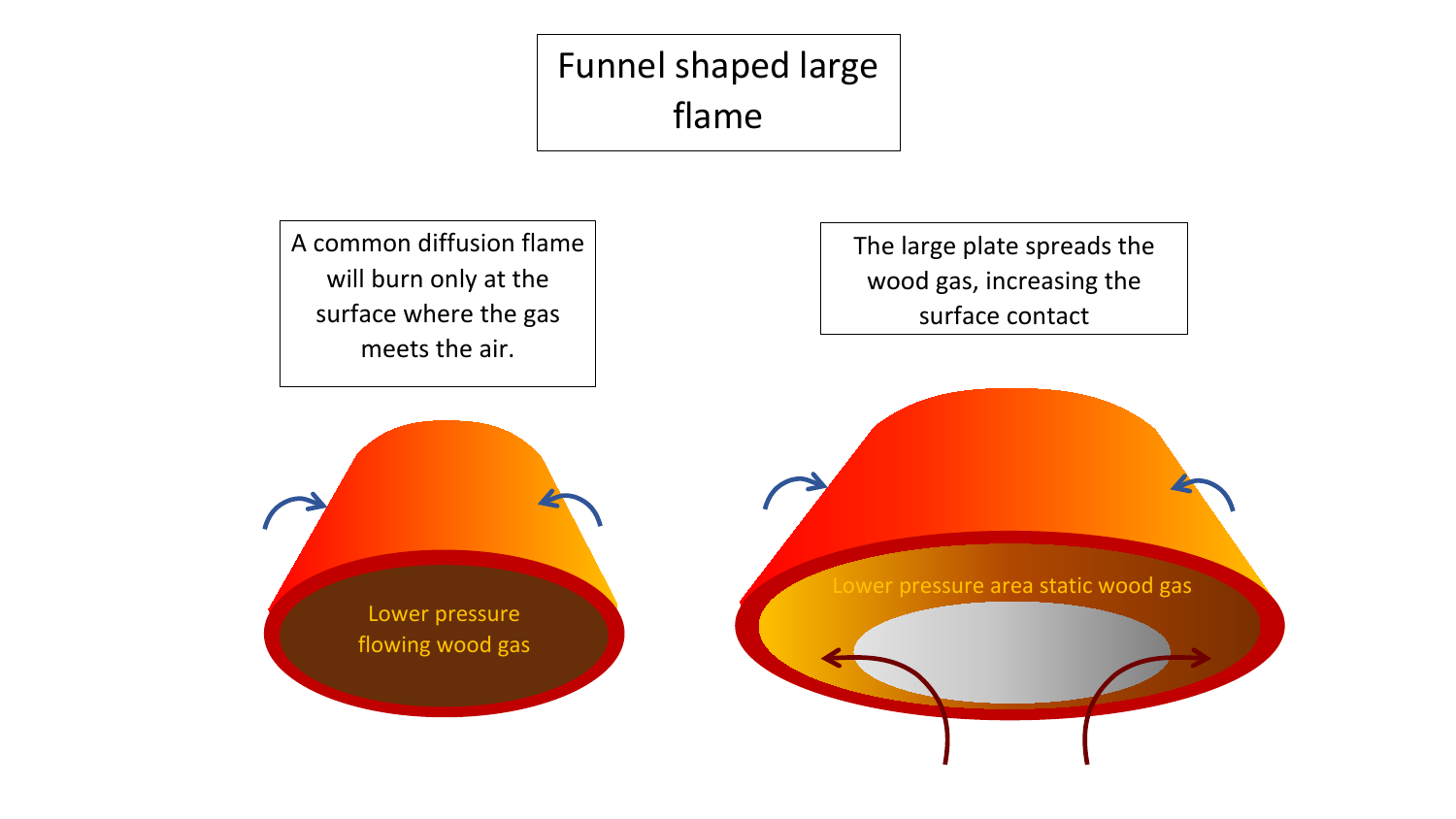Higher pressure air pushes through the tubes to feed the flame from the inside, almost doubling the surface contact

![](_page_11_Figure_1.jpeg)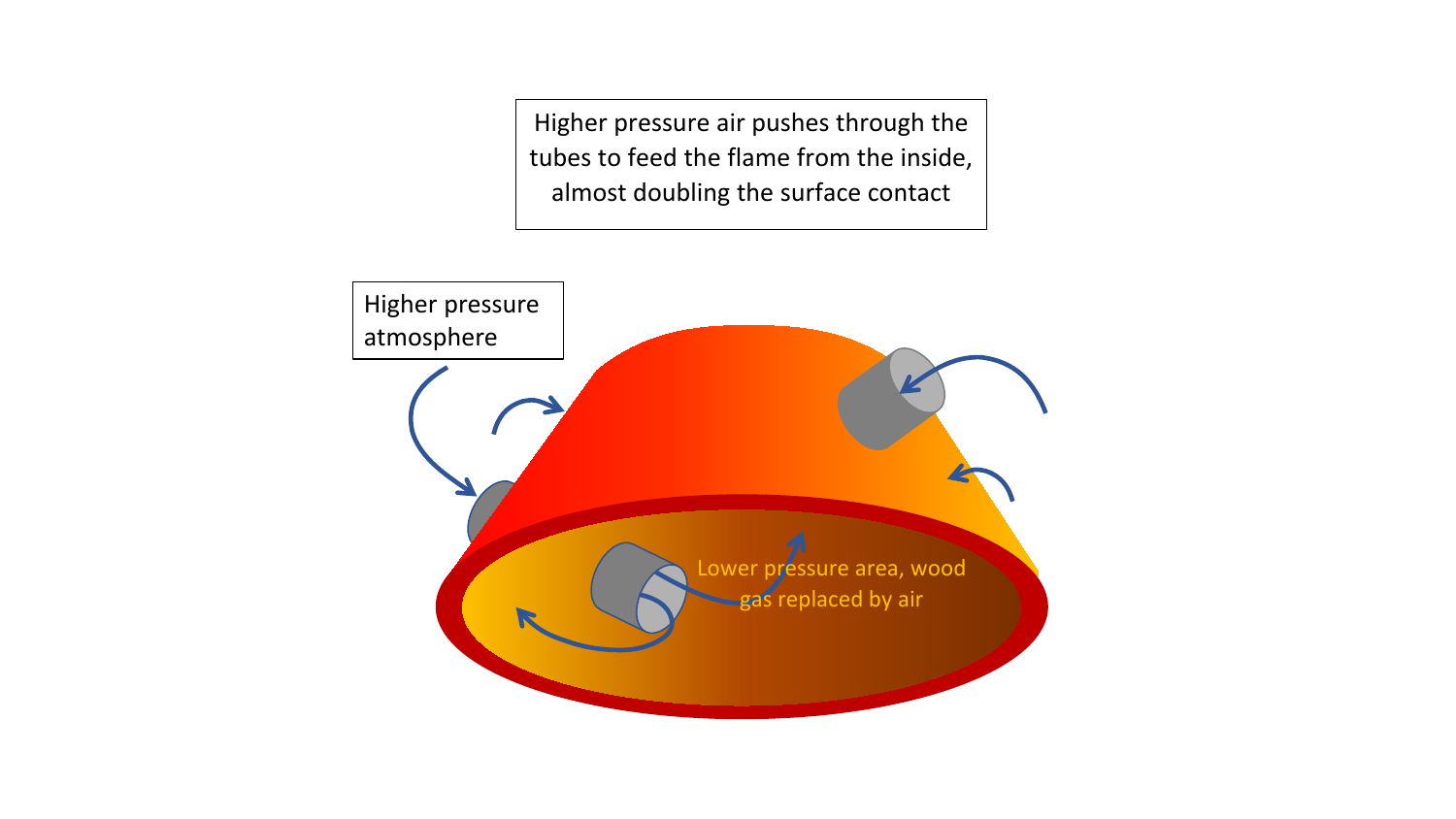![](_page_12_Figure_0.jpeg)

Bent down edges gives better spreading of the air.

At high-power levels the large disk helps to direct the inside air outward to meet the gas.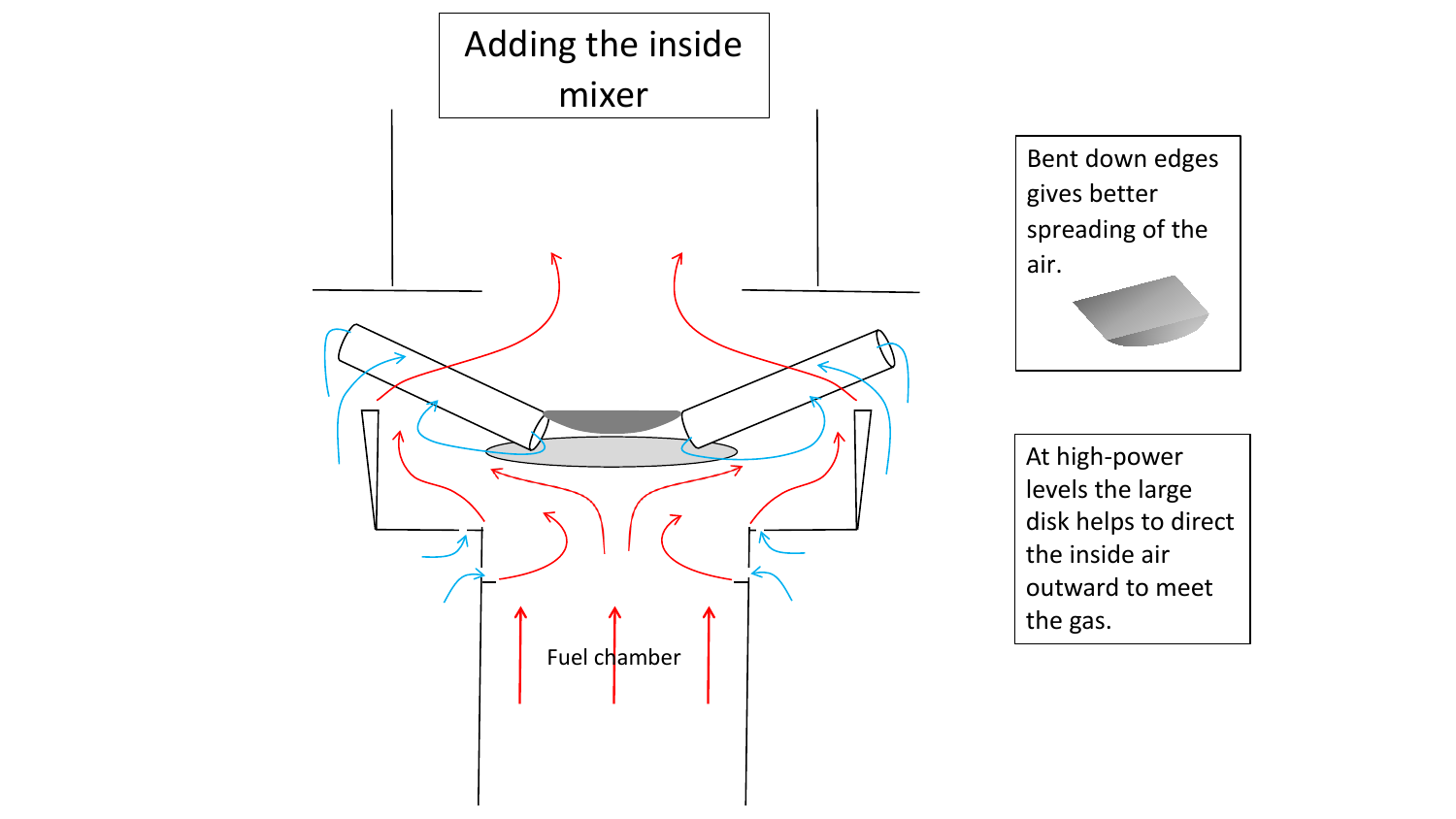![](_page_13_Figure_0.jpeg)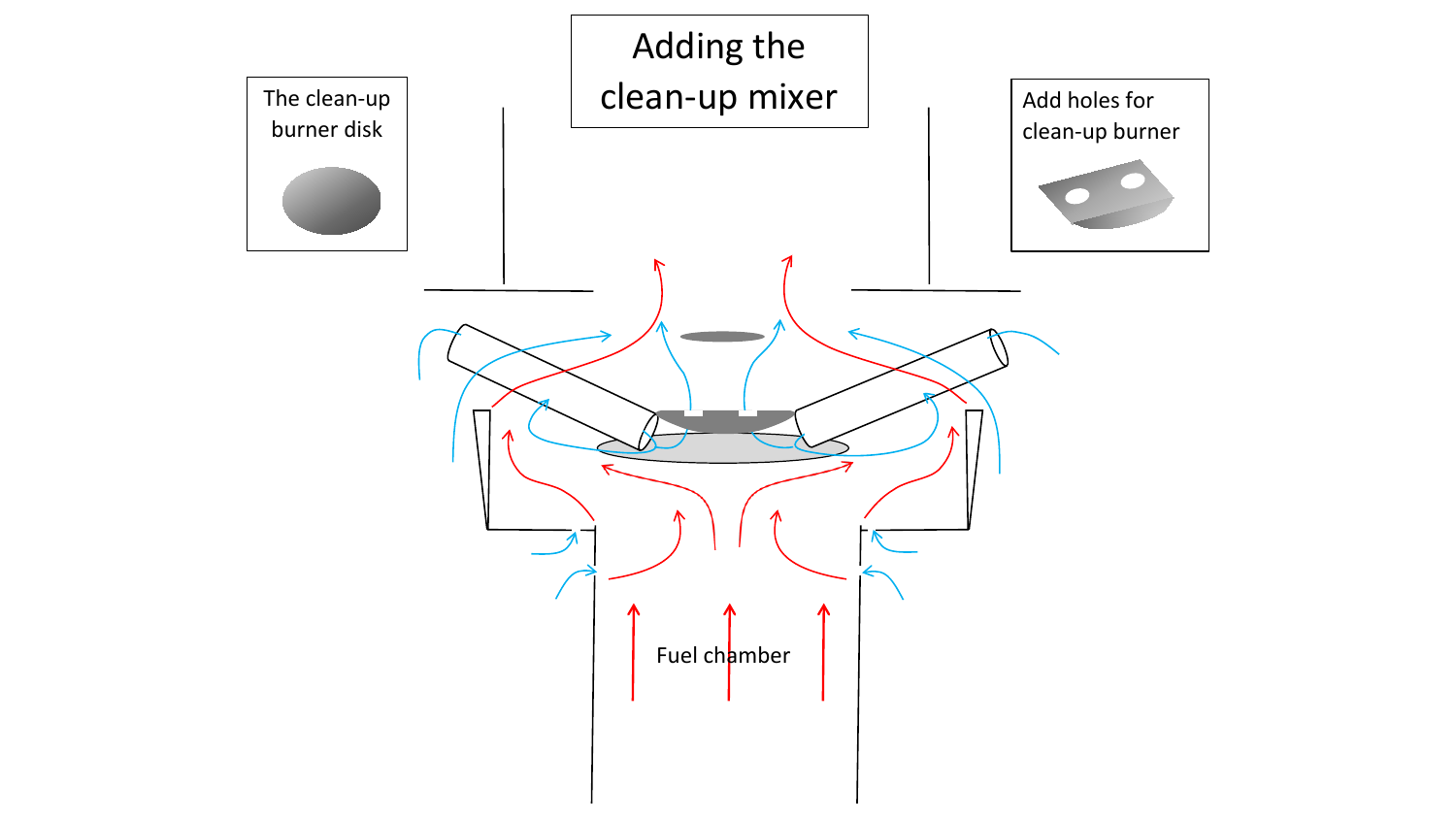![](_page_14_Figure_0.jpeg)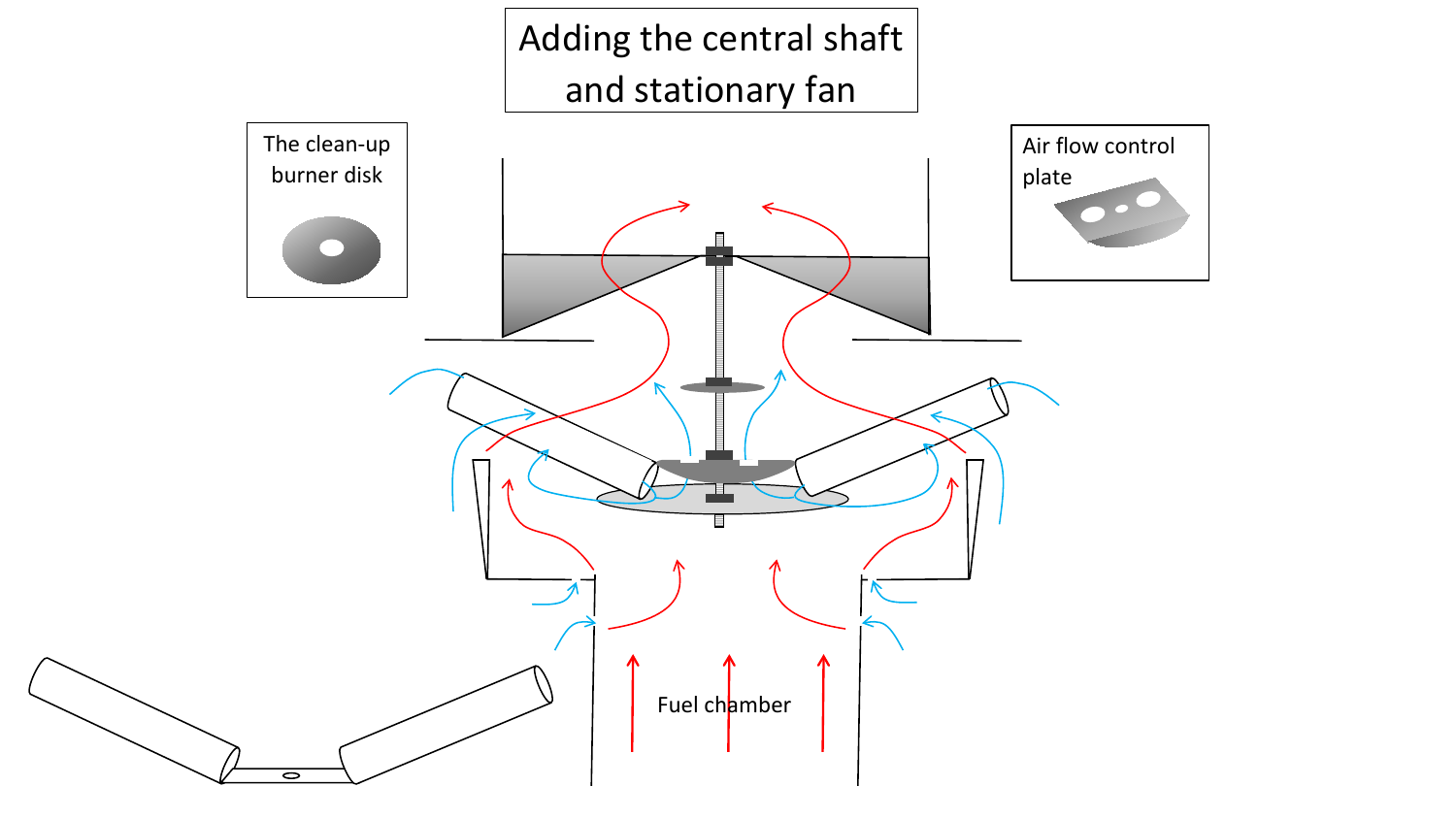![](_page_15_Figure_0.jpeg)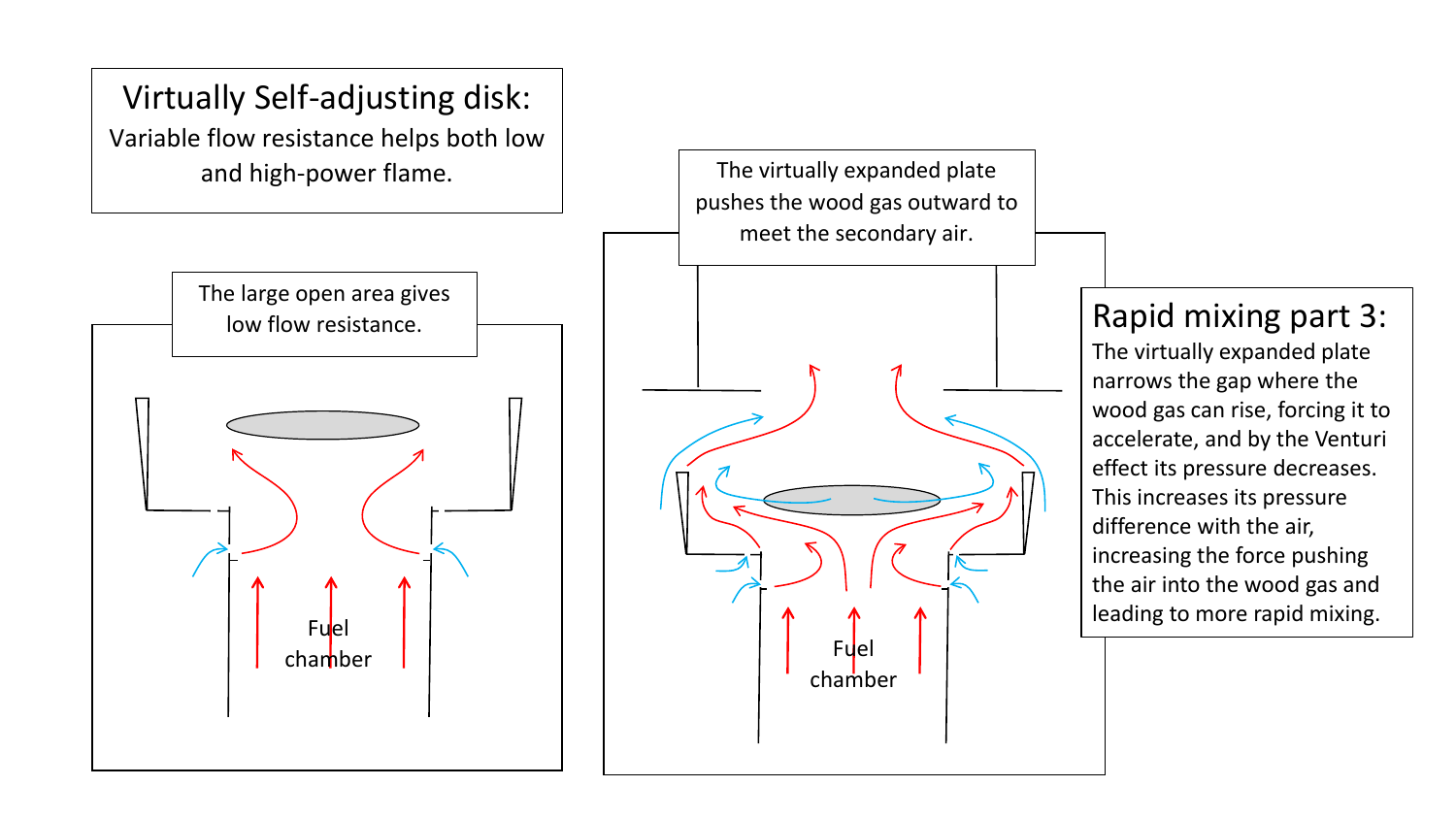![](_page_16_Picture_0.jpeg)

![](_page_16_Picture_1.jpeg)

The Stationary Fan A stationary fan blade swirls the flame giving it more time to burn, and also compacts the flame to keep it hot.

![](_page_16_Picture_3.jpeg)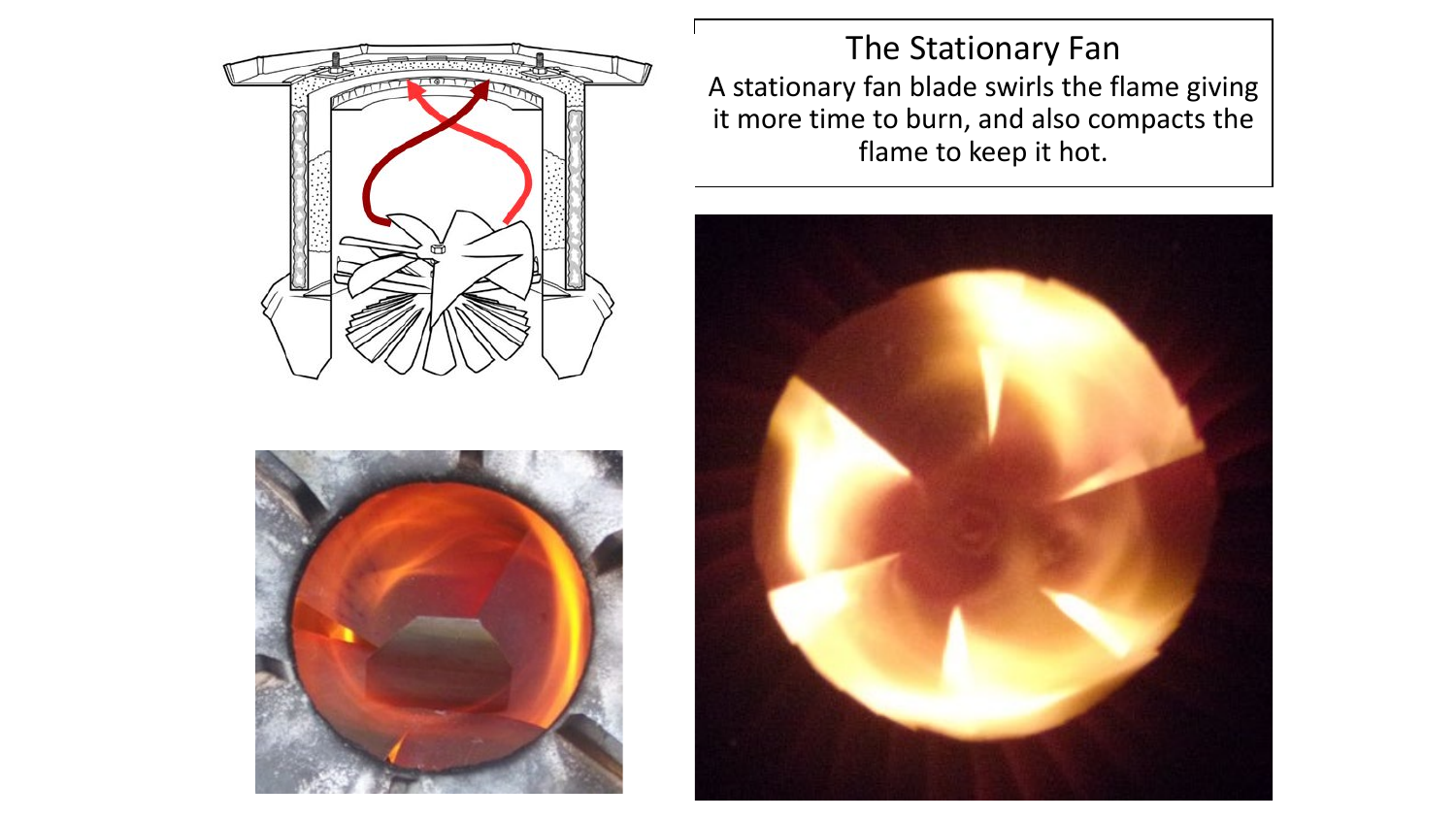#### Heat

- 1. Burning the easy to burn gasses rapidly via rapid mixing creates a concentrated reservoir of heat.
- 2. Long chain hydrocarbons pass through this reservoir of heat and are cracked into short chain flammable gasses. Cracking long chain hydrocarbons is endothermic, and so the above concentrated reservoir of heat, both in quality and quantity, is needed to feed it.
- 3. Swirling the flame with the stationary fan continues to concentrate the heat to complete the burning.
- 4. A flame cooled by hitting the cooking vessel may not finish burning and may form soot and smoke. The burning finishes before the gasses hit the cooking vessel.
- 5. Conservation of energy; the heat created by the flame cannot just disappear. Though no longer visible as flame, hot gasses from the completed burn at the bottom of the combustor will be just as hot at the top if no heat is lost along the way.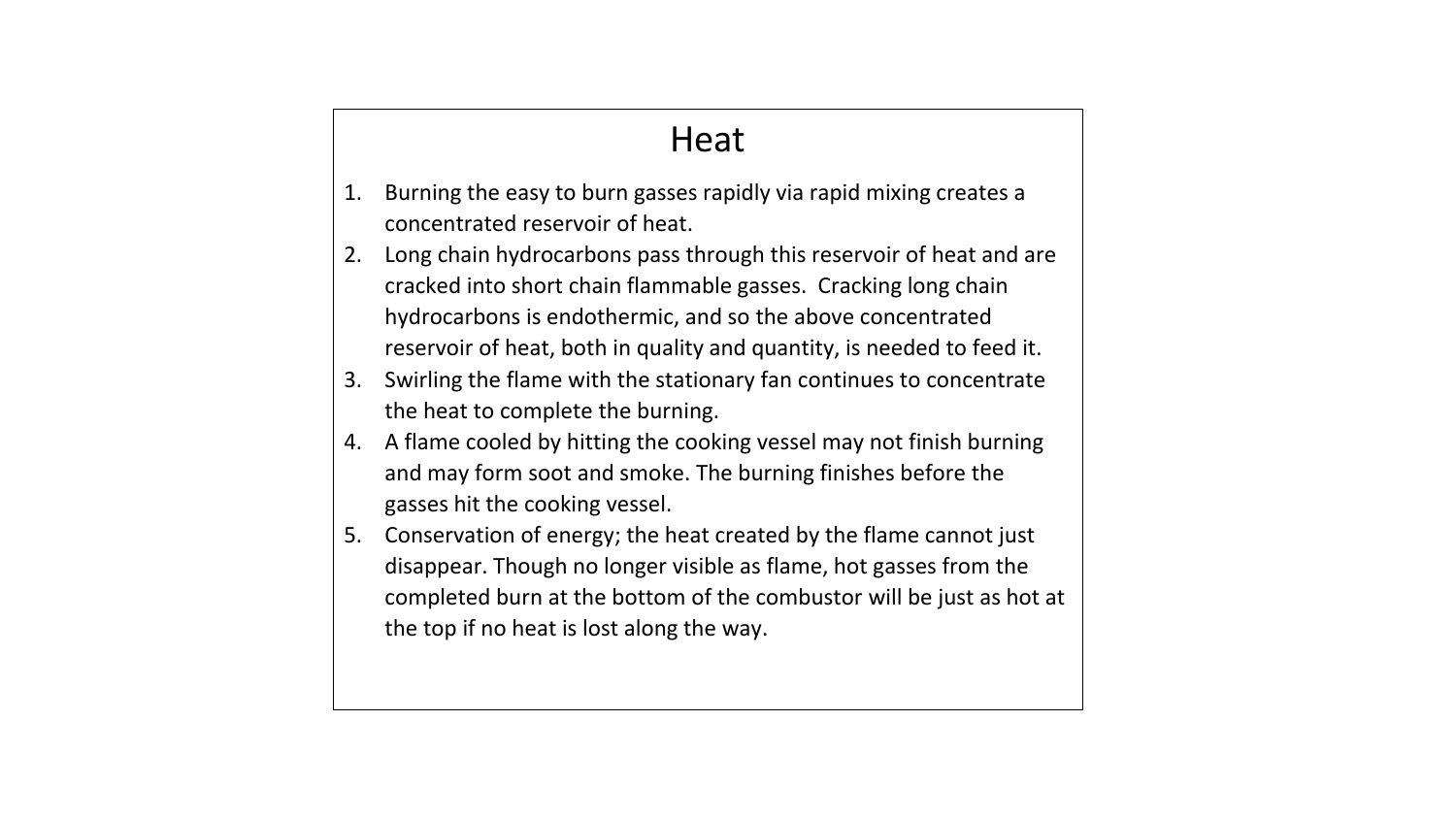#### Radiant heating fins

- 1. Balance between power level, and carbon monoxide combustion
- 2. Radiates heat down to keep the flame hot and up to heat the cooking vessel

![](_page_18_Picture_3.jpeg)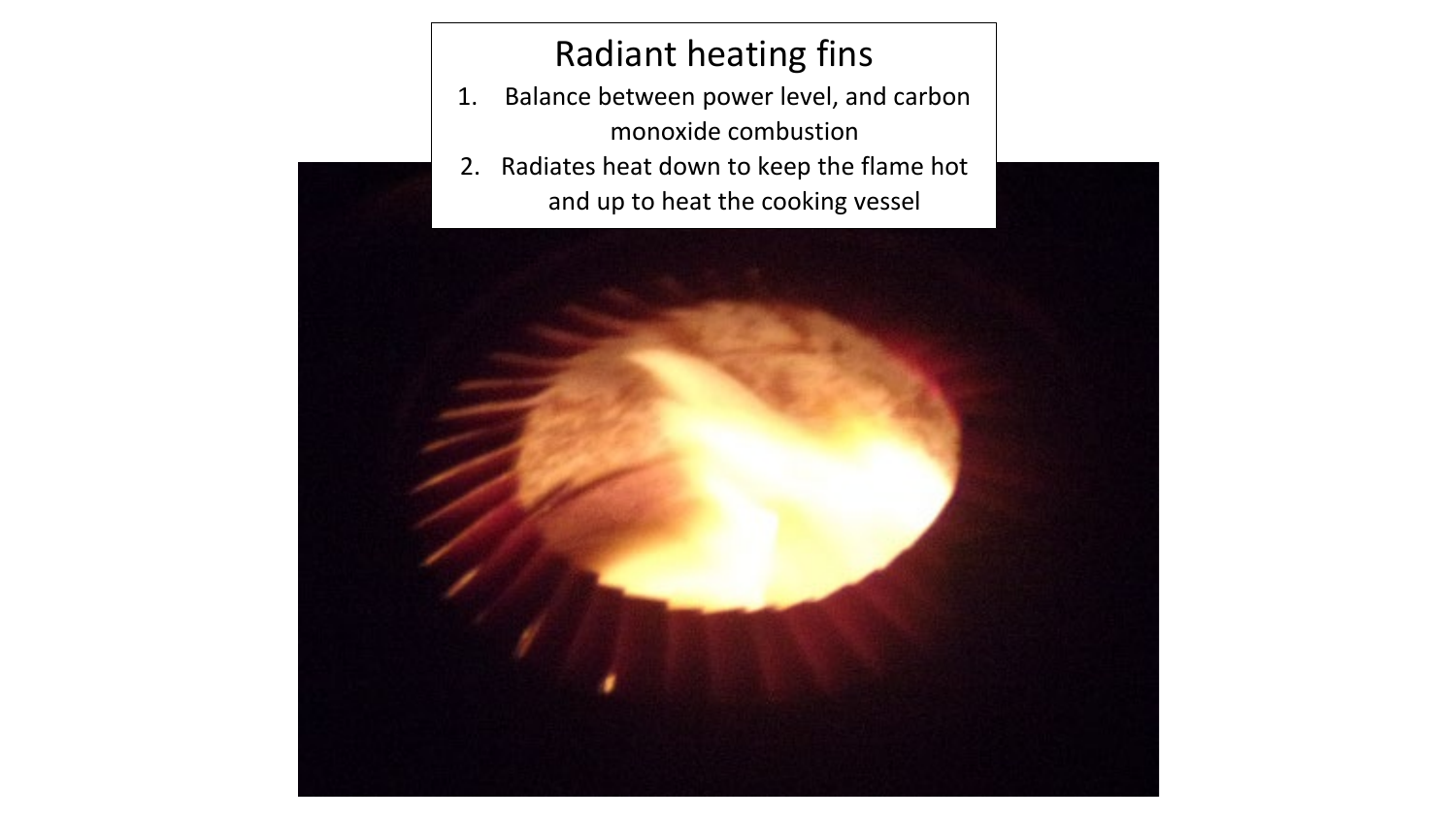![](_page_19_Picture_0.jpeg)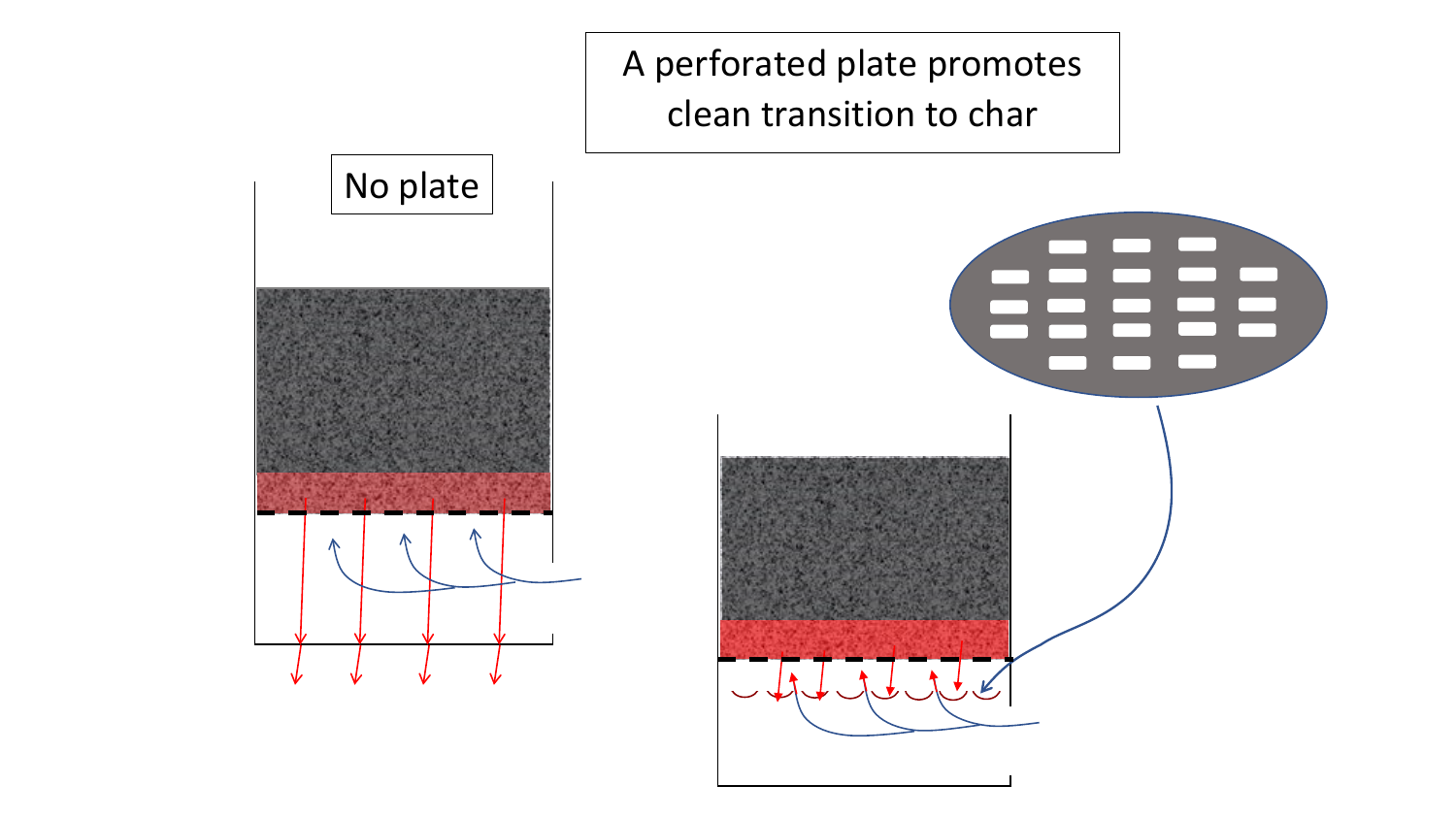The primary air-control, power level adjustment: The stove has turn-down too ¼ power

![](_page_20_Picture_1.jpeg)

![](_page_20_Picture_2.jpeg)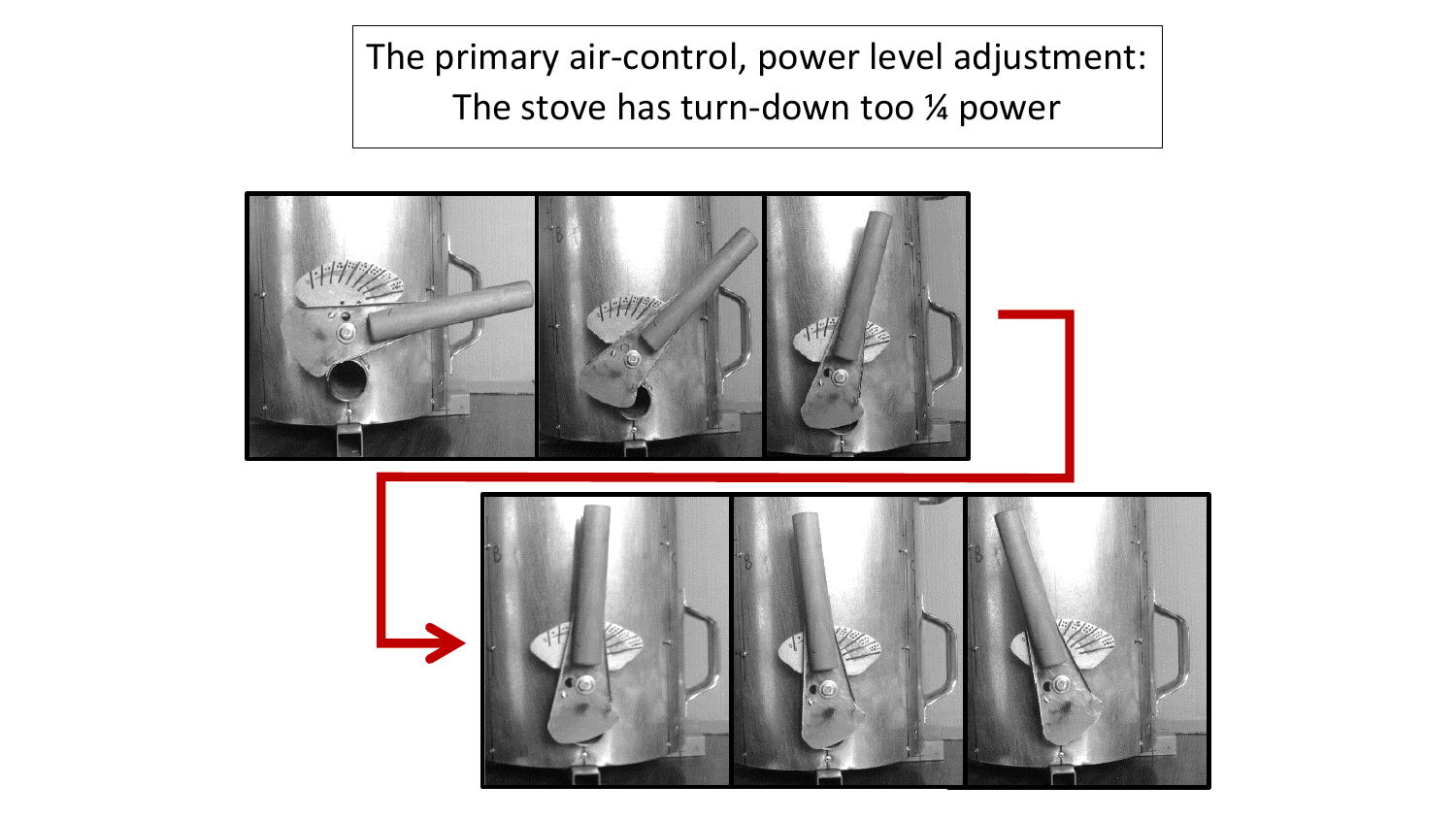![](_page_21_Picture_0.jpeg)

Transition to forced air: A small battery powered cooling fan can give forced primary air to overcome flow resistance from a tall fuel stack.

![](_page_21_Picture_2.jpeg)

![](_page_21_Picture_3.jpeg)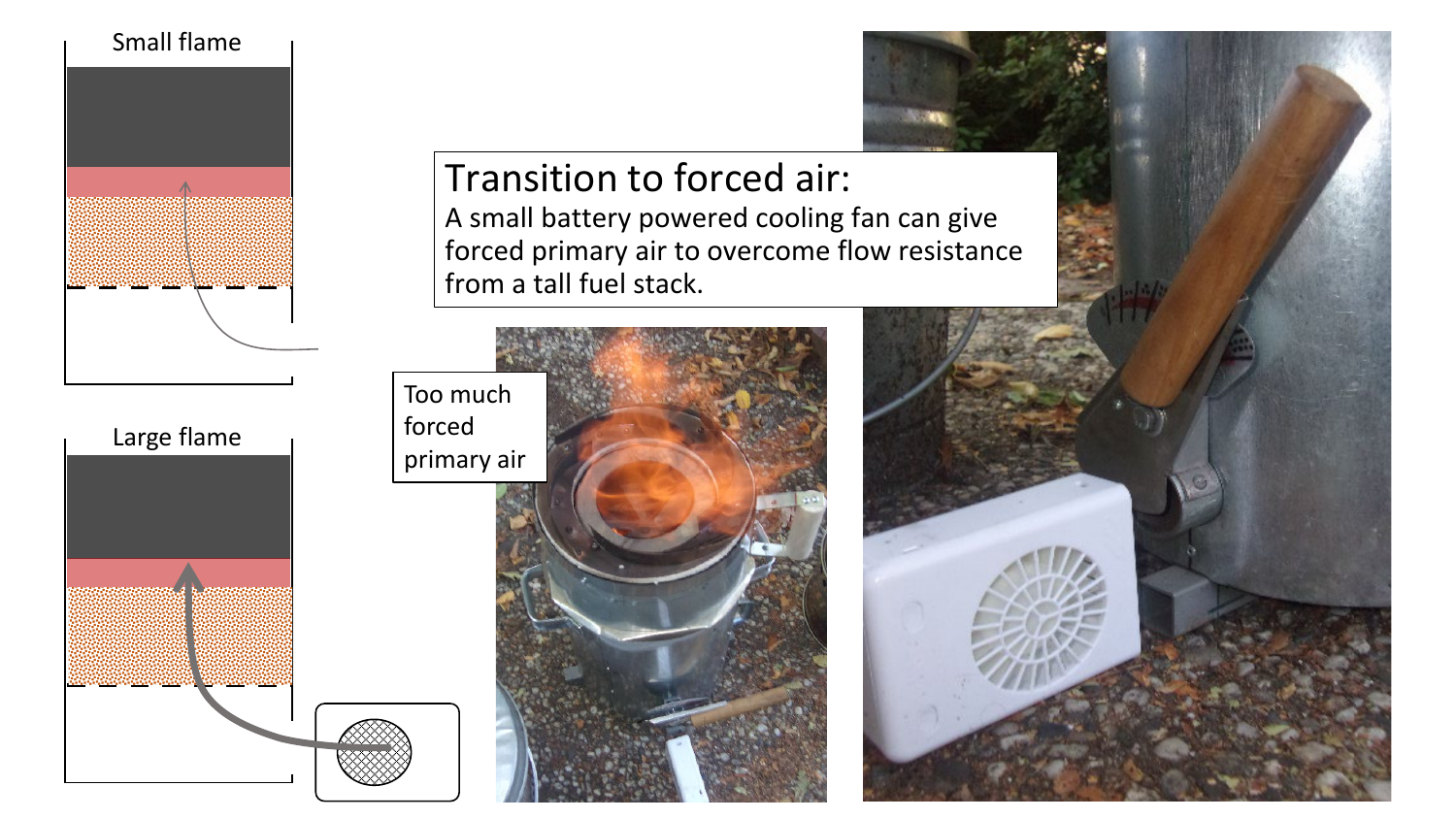#### Pressure Difference Hypothesis

Note: We do not have 1 cube of each gas. We have a virtually infinite supply of atmosphere and wood gas pushing continuously together. This description is only to communicate the general idea of injection.

![](_page_22_Figure_2.jpeg)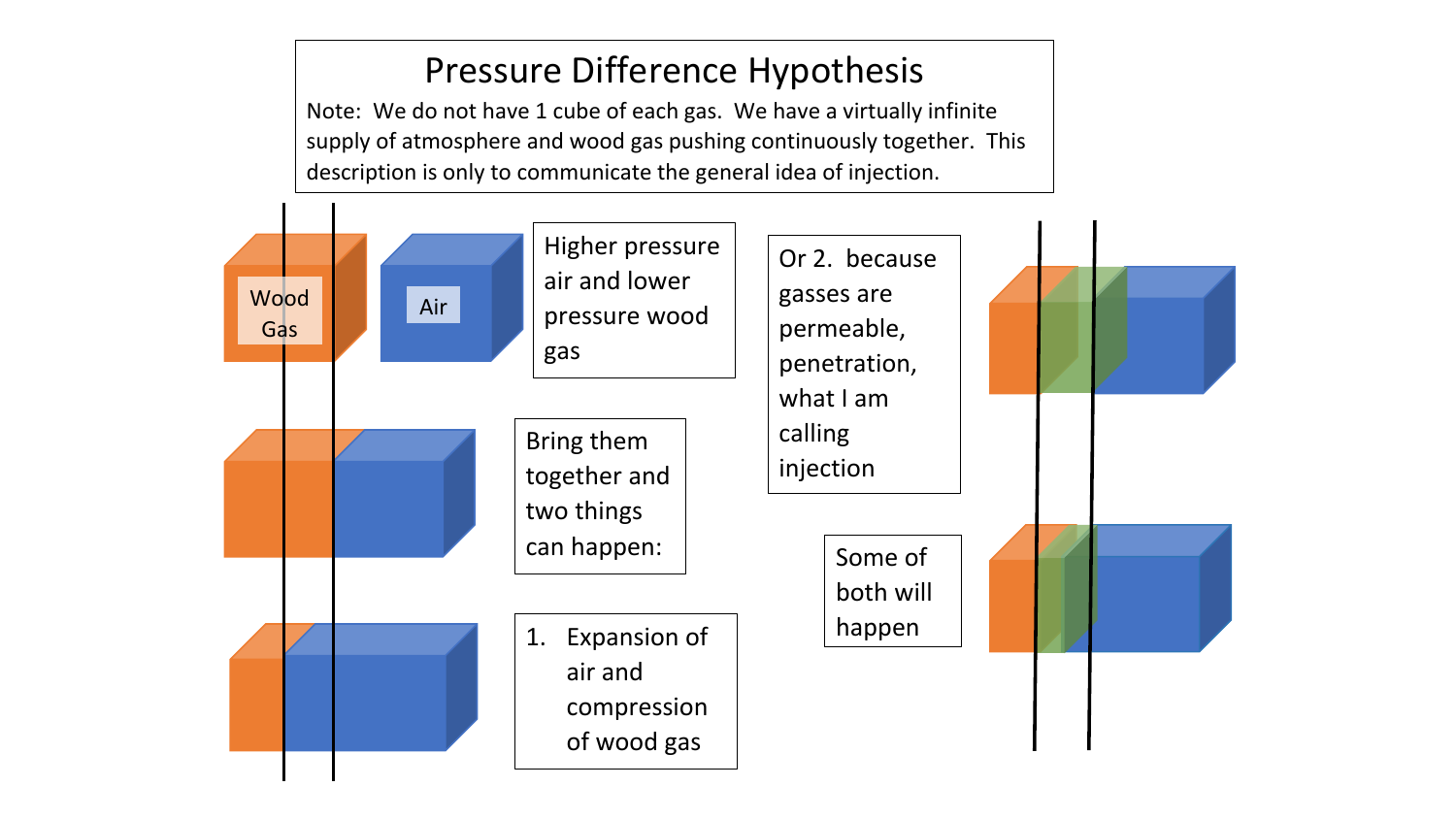![](_page_23_Figure_0.jpeg)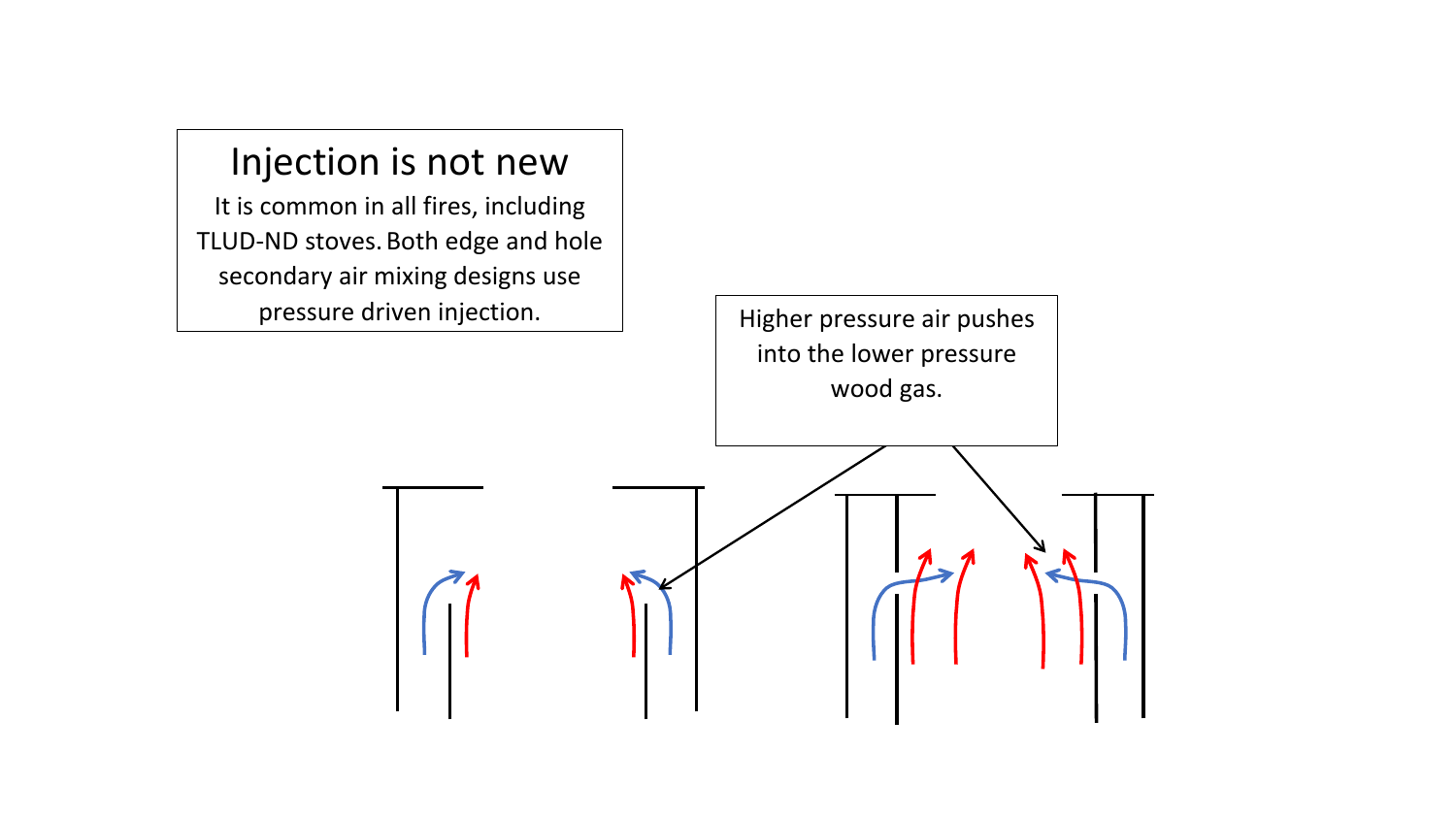![](_page_24_Figure_0.jpeg)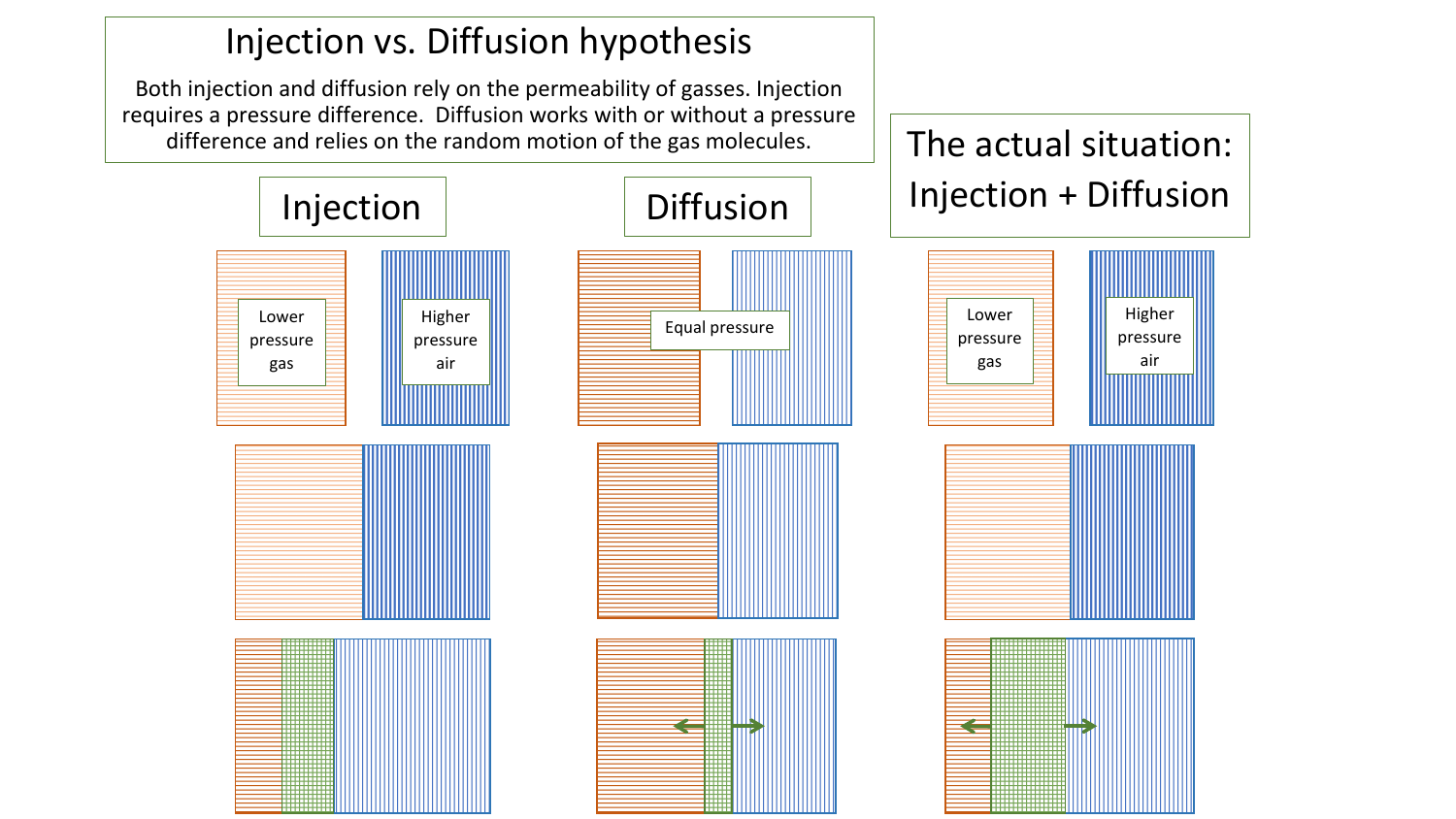As far as pressure is concerned there is no difference between one square inch of surface contact and 100 square inches. The atmosphere will continually feed the process keeping the air pressure high, and buoyancy and the Venturi effect will continually keep the wood gas pressure low, no matter what the surface area is. The pressures will not equalize while the flame is burning.